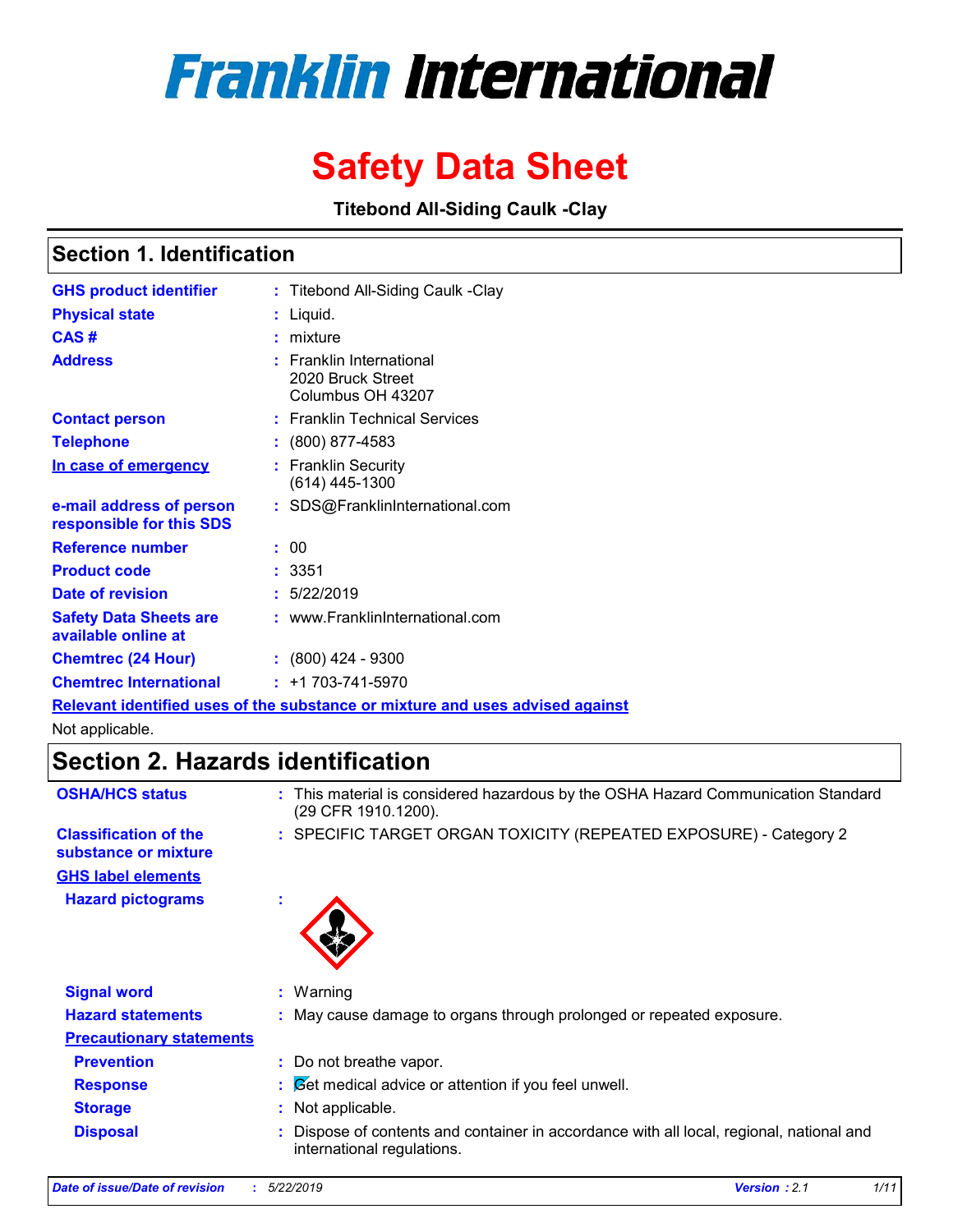# **Section 2. Hazards identification**

**Supplemental label elements**

**:** Avoid contact with skin and clothing. Wash thoroughly after handling.

**Hazards not otherwise classified**

**:** Prolonged or repeated contact may dry skin and cause irritation.

# **Section 3. Composition/information on ingredients**

| <b>Substance/mixture</b> | $:$ Mixture |
|--------------------------|-------------|
|--------------------------|-------------|

| <b>Ingredient name</b> | - 0<br>70 | <b>CAS number</b> |
|------------------------|-----------|-------------------|
| ethanediol             | l≤3       | $107 - 21 - 1$    |

Any concentration shown as a range is to protect confidentiality or is due to batch variation.

**There are no additional ingredients present which, within the current knowledge of the supplier and in the concentrations applicable, are classified as hazardous to health or the environment and hence require reporting in this section.**

**Occupational exposure limits, if available, are listed in Section 8.**

## **Section 4. First aid measures**

| <b>Description of necessary first aid measures</b> |                                                                                                                                                                                                                                                                                                                                                                                                                                                                                                                                                                                                                                                                                                                                                                                                                   |  |  |  |  |
|----------------------------------------------------|-------------------------------------------------------------------------------------------------------------------------------------------------------------------------------------------------------------------------------------------------------------------------------------------------------------------------------------------------------------------------------------------------------------------------------------------------------------------------------------------------------------------------------------------------------------------------------------------------------------------------------------------------------------------------------------------------------------------------------------------------------------------------------------------------------------------|--|--|--|--|
| <b>Eye contact</b>                                 | : Immediately flush eyes with plenty of water, occasionally lifting the upper and lower<br>eyelids. Check for and remove any contact lenses. Continue to rinse for at least 10<br>minutes. Get medical attention.                                                                                                                                                                                                                                                                                                                                                                                                                                                                                                                                                                                                 |  |  |  |  |
| <b>Inhalation</b>                                  | : Remove victim to fresh air and keep at rest in a position comfortable for breathing. If<br>not breathing, if breathing is irregular or if respiratory arrest occurs, provide artificial<br>respiration or oxygen by trained personnel. It may be dangerous to the person providing<br>aid to give mouth-to-mouth resuscitation. Get medical attention following exposure or if<br>feeling unwell. If unconscious, place in recovery position and get medical attention<br>immediately. Maintain an open airway. Loosen tight clothing such as a collar, tie, belt<br>or waistband.                                                                                                                                                                                                                              |  |  |  |  |
| <b>Skin contact</b>                                | : Wash skin thoroughly with soap and water or use recognized skin cleanser. Remove<br>contaminated clothing and shoes. Continue to rinse for at least 10 minutes. Get<br>medical attention following exposure or if feeling unwell. Wash clothing before reuse.<br>Clean shoes thoroughly before reuse.                                                                                                                                                                                                                                                                                                                                                                                                                                                                                                           |  |  |  |  |
| <b>Ingestion</b>                                   | : Wash out mouth with water. Remove dentures if any. Remove victim to fresh air and<br>keep at rest in a position comfortable for breathing. If material has been swallowed and<br>the exposed person is conscious, give small quantities of water to drink. Stop if the<br>exposed person feels sick as vomiting may be dangerous. Do not induce vomiting<br>unless directed to do so by medical personnel. If vomiting occurs, the head should be<br>kept low so that vomit does not enter the lungs. Get medical attention following<br>exposure or if feeling unwell. Never give anything by mouth to an unconscious person.<br>If unconscious, place in recovery position and get medical attention immediately.<br>Maintain an open airway. Loosen tight clothing such as a collar, tie, belt or waistband. |  |  |  |  |
| Most important symptoms/effects, acute and delayed |                                                                                                                                                                                                                                                                                                                                                                                                                                                                                                                                                                                                                                                                                                                                                                                                                   |  |  |  |  |
| <b>Potential acute health effects</b>              |                                                                                                                                                                                                                                                                                                                                                                                                                                                                                                                                                                                                                                                                                                                                                                                                                   |  |  |  |  |
| <b>Eye contact</b>                                 | : This product may irritate eyes upon contact.                                                                                                                                                                                                                                                                                                                                                                                                                                                                                                                                                                                                                                                                                                                                                                    |  |  |  |  |
| <b>Inhalation</b>                                  | : No known significant effects or critical hazards.                                                                                                                                                                                                                                                                                                                                                                                                                                                                                                                                                                                                                                                                                                                                                               |  |  |  |  |
| <b>Skin contact</b>                                | : Defatting to the skin. May cause skin dryness and irritation.                                                                                                                                                                                                                                                                                                                                                                                                                                                                                                                                                                                                                                                                                                                                                   |  |  |  |  |
| <b>Ingestion</b>                                   | : No known significant effects or critical hazards.                                                                                                                                                                                                                                                                                                                                                                                                                                                                                                                                                                                                                                                                                                                                                               |  |  |  |  |
| <b>Over-exposure signs/symptoms</b>                |                                                                                                                                                                                                                                                                                                                                                                                                                                                                                                                                                                                                                                                                                                                                                                                                                   |  |  |  |  |
| <b>Eye contact</b>                                 | : No specific data.                                                                                                                                                                                                                                                                                                                                                                                                                                                                                                                                                                                                                                                                                                                                                                                               |  |  |  |  |
| <b>Inhalation</b>                                  | : No specific data.                                                                                                                                                                                                                                                                                                                                                                                                                                                                                                                                                                                                                                                                                                                                                                                               |  |  |  |  |
|                                                    |                                                                                                                                                                                                                                                                                                                                                                                                                                                                                                                                                                                                                                                                                                                                                                                                                   |  |  |  |  |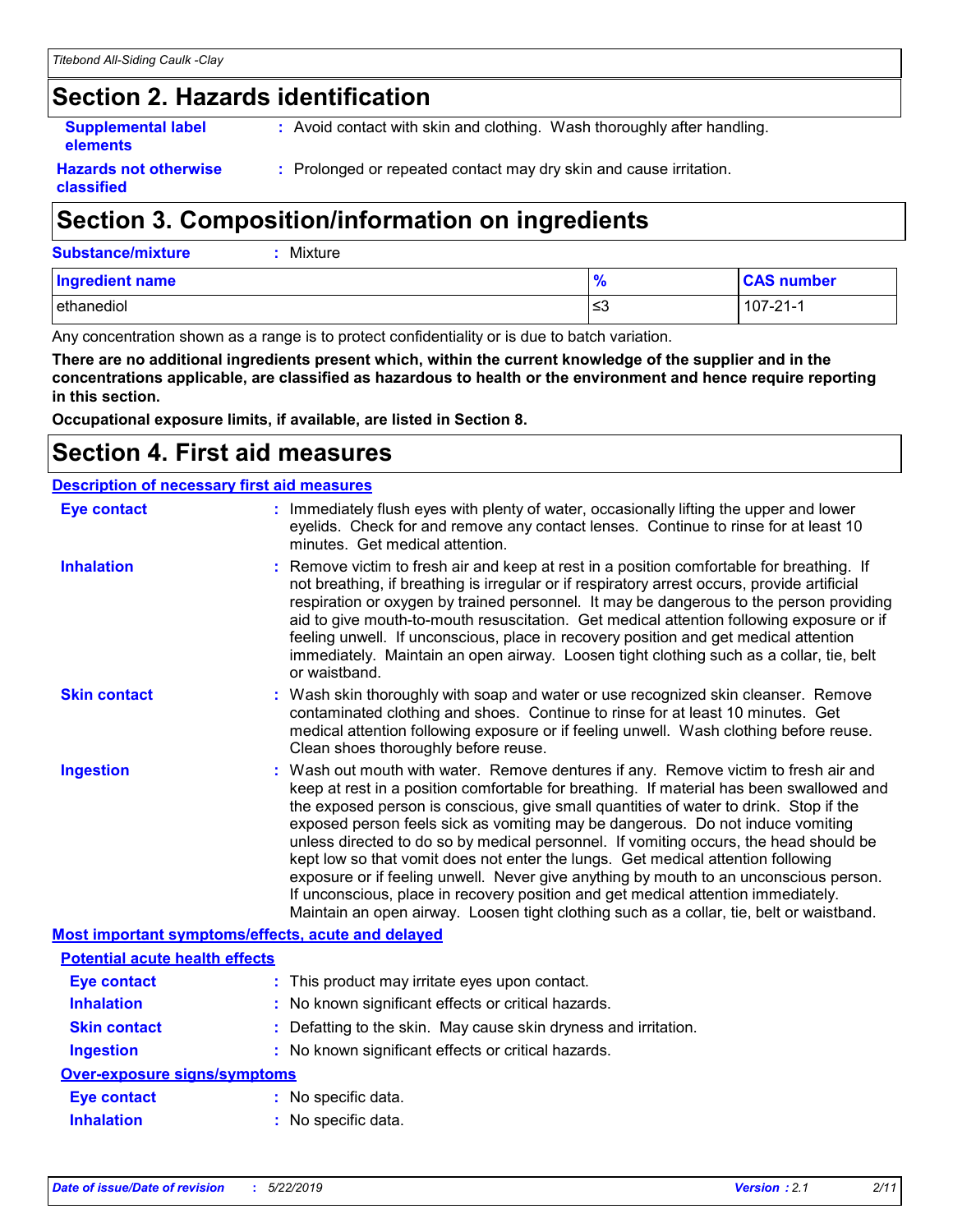### **Section 4. First aid measures**

| <b>Skin contact</b>               | Adverse symptoms may include the following:                                                                                                                                   |
|-----------------------------------|-------------------------------------------------------------------------------------------------------------------------------------------------------------------------------|
|                                   | irritation                                                                                                                                                                    |
|                                   | dryness                                                                                                                                                                       |
|                                   | cracking                                                                                                                                                                      |
| <b>Ingestion</b>                  | No specific data.                                                                                                                                                             |
|                                   | Indication of immediate medical attention and special treatment needed, if necessary                                                                                          |
| <b>Notes to physician</b>         | : Treat symptomatically. Contact poison treatment specialist immediately if large<br>quantities have been ingested or inhaled.                                                |
| <b>Specific treatments</b>        | : No specific treatment.                                                                                                                                                      |
| <b>Protection of first-aiders</b> | : No action shall be taken involving any personal risk or without suitable training. It may<br>be dangerous to the person providing aid to give mouth-to-mouth resuscitation. |
|                                   |                                                                                                                                                                               |

#### **See toxicological information (Section 11)**

#### **Section 5. Fire-fighting measures**

| <b>Extinguishing media</b>                               |                                                                                                                                                                                                     |
|----------------------------------------------------------|-----------------------------------------------------------------------------------------------------------------------------------------------------------------------------------------------------|
| <b>Suitable extinguishing</b><br>media                   | : Use an extinguishing agent suitable for the surrounding fire.                                                                                                                                     |
| <b>Unsuitable extinguishing</b><br>media                 | : None known.                                                                                                                                                                                       |
| <b>Specific hazards arising</b><br>from the chemical     | : In a fire or if heated, a pressure increase will occur and the container may burst.                                                                                                               |
| <b>Hazardous thermal</b><br>decomposition products       | Decomposition products may include the following materials:<br>carbon dioxide<br>carbon monoxide                                                                                                    |
| <b>Special protective actions</b><br>for fire-fighters   | : Promptly isolate the scene by removing all persons from the vicinity of the incident if<br>there is a fire. No action shall be taken involving any personal risk or without suitable<br>training. |
| <b>Special protective</b><br>equipment for fire-fighters | : Fire-fighters should wear appropriate protective equipment and self-contained breathing<br>apparatus (SCBA) with a full face-piece operated in positive pressure mode.                            |

### **Section 6. Accidental release measures**

#### **Environmental precautions Personal precautions, protective equipment and emergency procedures :** Avoid dispersal of spilled material and runoff and contact with soil, waterways, drains **:** No action shall be taken involving any personal risk or without suitable training. Evacuate surrounding areas. Keep unnecessary and unprotected personnel from entering. Do not touch or walk through spilled material. Avoid breathing vapor or mist. Provide adequate ventilation. Wear appropriate respirator when ventilation is inadequate. Put on appropriate personal protective equipment. and sewers. Inform the relevant authorities if the product has caused environmental pollution (sewers, waterways, soil or air). : Stop leak if without risk. Move containers from spill area. Dilute with water and mop up if water-soluble. Alternatively, or if water-insoluble, absorb with an inert dry material and place in an appropriate waste disposal container. Dispose of via a licensed waste disposal contractor. **Small spill : Methods and materials for containment and cleaning up For non-emergency personnel For emergency responders :** If specialized clothing is required to deal with the spillage, take note of any information in Section 8 on suitable and unsuitable materials. See also the information in "For nonemergency personnel".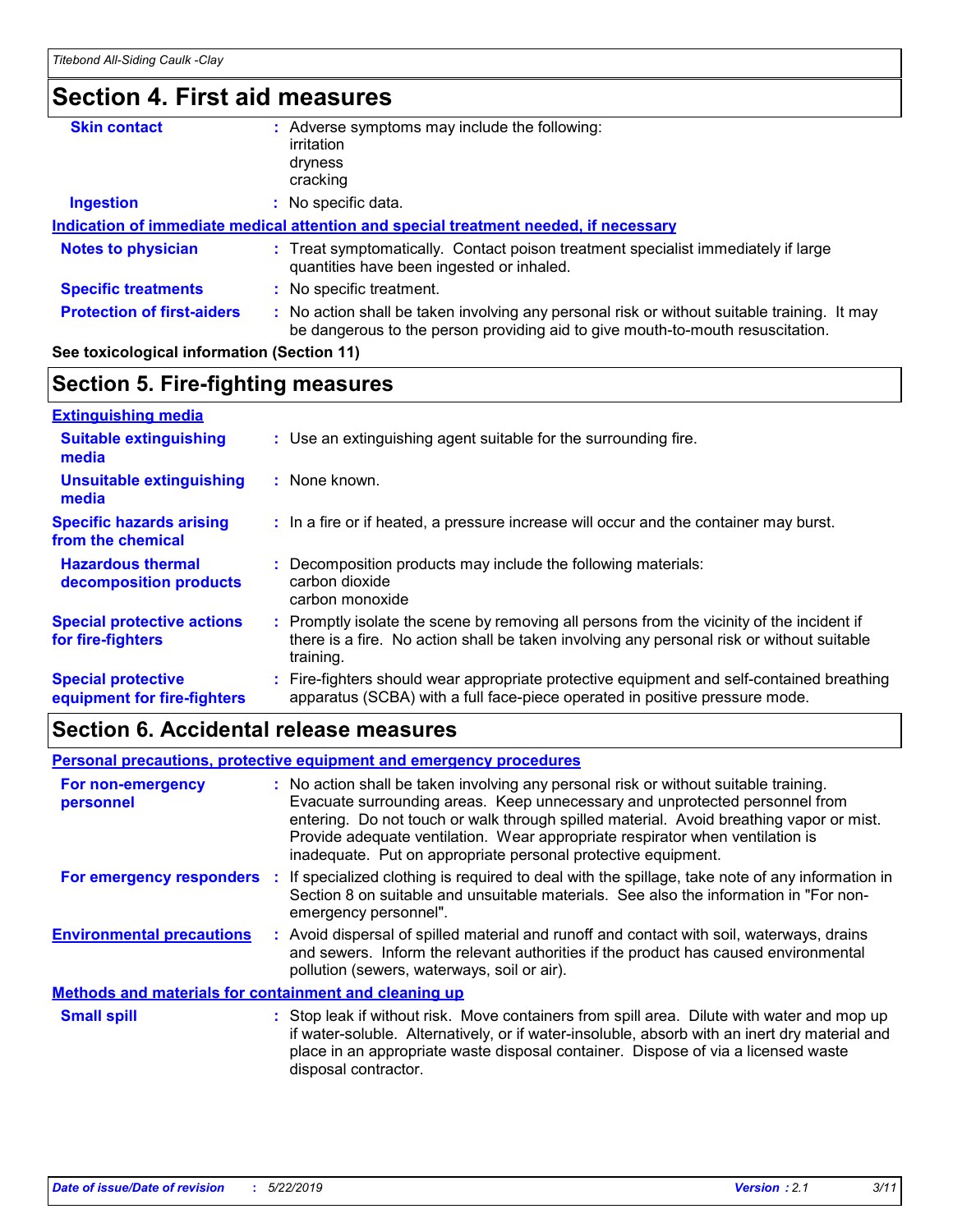#### **Section 6. Accidental release measures**

#### : Stop leak if without risk. Move containers from spill area. Approach release from upwind. Prevent entry into sewers, water courses, basements or confined areas. Wash spillages into an effluent treatment plant or proceed as follows. Contain and collect spillage with non-combustible, absorbent material e.g. sand, earth, vermiculite or diatomaceous earth and place in container for disposal according to local regulations (see Section 13). Dispose of via a licensed waste disposal contractor. Contaminated absorbent material may pose the same hazard as the spilled product. Note: see Section 1 for emergency contact information and Section 13 for waste disposal. **Large spill :**

### **Section 7. Handling and storage**

| <b>Precautions for safe handling</b>                                             |                                                                                                                                                                                                                                                                                                                                                                                                                                                                                                                                                                                                                                                                   |
|----------------------------------------------------------------------------------|-------------------------------------------------------------------------------------------------------------------------------------------------------------------------------------------------------------------------------------------------------------------------------------------------------------------------------------------------------------------------------------------------------------------------------------------------------------------------------------------------------------------------------------------------------------------------------------------------------------------------------------------------------------------|
| <b>Protective measures</b>                                                       | : Put on appropriate personal protective equipment (see Section 8). Do not breathe<br>vapor or mist. Do not ingest. Avoid contact with eyes, skin and clothing. Keep in the<br>original container or an approved alternative made from a compatible material, kept<br>tightly closed when not in use. Empty containers retain product residue and can be<br>hazardous. Do not reuse container.                                                                                                                                                                                                                                                                    |
| <b>Advice on general</b><br>occupational hygiene                                 | Eating, drinking and smoking should be prohibited in areas where this material is<br>handled, stored and processed. Workers should wash hands and face before eating,<br>drinking and smoking. Remove contaminated clothing and protective equipment before<br>entering eating areas. See also Section 8 for additional information on hygiene<br>measures.                                                                                                                                                                                                                                                                                                       |
| <b>Conditions for safe storage,</b><br>including any<br><b>incompatibilities</b> | Do not store below the following temperature: $5^{\circ}$ C (41 <sup>°</sup> F). Store in accordance with<br>local regulations. Store in original container protected from direct sunlight in a dry, cool<br>and well-ventilated area, away from incompatible materials (see Section 10) and food<br>and drink. Keep container tightly closed and sealed until ready for use. Containers that<br>have been opened must be carefully resealed and kept upright to prevent leakage. Do<br>not store in unlabeled containers. Use appropriate containment to avoid environmental<br>contamination. See Section 10 for incompatible materials before handling or use. |

# **Section 8. Exposure controls/personal protection**

#### **Control parameters**

**Occupational exposure limits**

| <b>Ingredient name</b>                            |  |                                                                                                                                                                                                                                                  | <b>Exposure limits</b>                                                                                                                                                                                                                                                                                                                                                                            |  |
|---------------------------------------------------|--|--------------------------------------------------------------------------------------------------------------------------------------------------------------------------------------------------------------------------------------------------|---------------------------------------------------------------------------------------------------------------------------------------------------------------------------------------------------------------------------------------------------------------------------------------------------------------------------------------------------------------------------------------------------|--|
| ethanediol                                        |  |                                                                                                                                                                                                                                                  | <b>ACGIH TLV (United States, 3/2020).</b><br>STEL: 10 mg/m <sup>3</sup> 15 minutes. Form: Inhalable fraction. Aerosol only.<br>STEL: 50 ppm 15 minutes. Form: Vapor fraction<br>TWA: 25 ppm 8 hours. Form: Vapor fraction<br>OSHA PEL 1989 (United States, 3/1989).<br>CEIL: 50 ppm<br>CEIL: 125 mg/m <sup>3</sup>                                                                                |  |
| <b>Appropriate engineering</b><br><b>controls</b> |  | : If user operations generate dust, fumes, gas, vapor or mist, use process enclosures,<br>local exhaust ventilation or other engineering controls to keep worker exposure to<br>airborne contaminants below any recommended or statutory limits. |                                                                                                                                                                                                                                                                                                                                                                                                   |  |
| <b>Environmental exposure</b><br><b>controls</b>  |  |                                                                                                                                                                                                                                                  | : Emissions from ventilation or work process equipment should be checked to ensure<br>they comply with the requirements of environmental protection legislation. In some<br>cases, fume scrubbers, filters or engineering modifications to the process equipment<br>will be necessary to reduce emissions to acceptable levels.                                                                   |  |
| <b>Individual protection measures</b>             |  |                                                                                                                                                                                                                                                  |                                                                                                                                                                                                                                                                                                                                                                                                   |  |
| <b>Hygiene measures</b>                           |  |                                                                                                                                                                                                                                                  | : Wash hands, forearms and face thoroughly after handling chemical products, before<br>eating, smoking and using the lavatory and at the end of the working period.<br>Appropriate techniques should be used to remove potentially contaminated clothing.<br>Wash contaminated clothing before reusing. Ensure that eyewash stations and safety<br>showers are close to the workstation location. |  |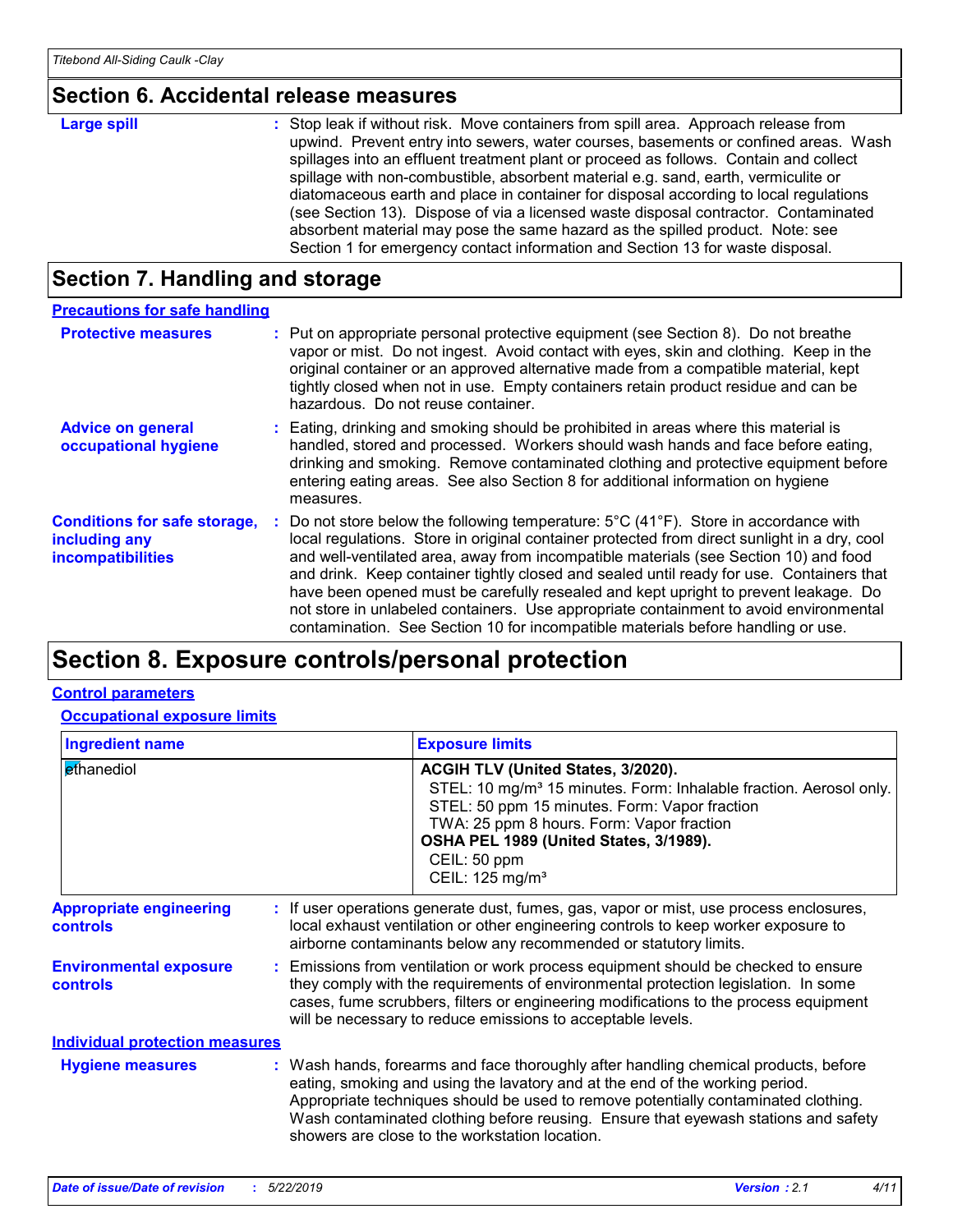# **Section 8. Exposure controls/personal protection**

| <b>Eye/face protection</b>    | : Safety eyewear complying with an approved standard should be used when a risk<br>assessment indicates this is necessary to avoid exposure to liquid splashes, mists,<br>gases or dusts. If contact is possible, the following protection should be worn, unless<br>the assessment indicates a higher degree of protection: safety glasses with side-<br>shields.                                                                                                                                                                                                                                                     |
|-------------------------------|------------------------------------------------------------------------------------------------------------------------------------------------------------------------------------------------------------------------------------------------------------------------------------------------------------------------------------------------------------------------------------------------------------------------------------------------------------------------------------------------------------------------------------------------------------------------------------------------------------------------|
| <b>Skin protection</b>        |                                                                                                                                                                                                                                                                                                                                                                                                                                                                                                                                                                                                                        |
| <b>Hand protection</b>        | : Chemical-resistant, impervious gloves complying with an approved standard should be<br>worn at all times when handling chemical products if a risk assessment indicates this is<br>necessary. Considering the parameters specified by the glove manufacturer, check<br>during use that the gloves are still retaining their protective properties. It should be<br>noted that the time to breakthrough for any glove material may be different for different<br>glove manufacturers. In the case of mixtures, consisting of several substances, the<br>protection time of the gloves cannot be accurately estimated. |
| <b>Body protection</b>        | : Personal protective equipment for the body should be selected based on the task being<br>performed and the risks involved and should be approved by a specialist before<br>handling this product.                                                                                                                                                                                                                                                                                                                                                                                                                    |
| <b>Other skin protection</b>  | : Appropriate footwear and any additional skin protection measures should be selected<br>based on the task being performed and the risks involved and should be approved by a<br>specialist before handling this product.                                                                                                                                                                                                                                                                                                                                                                                              |
| <b>Respiratory protection</b> | : Based on the hazard and potential for exposure, select a respirator that meets the<br>appropriate standard or certification. Respirators must be used according to a<br>respiratory protection program to ensure proper fitting, training, and other important<br>aspects of use.                                                                                                                                                                                                                                                                                                                                    |

# **Section 9. Physical and chemical properties**

#### **Appearance**

| <u> Друсигинск</u>                                |                                                                 |
|---------------------------------------------------|-----------------------------------------------------------------|
| <b>Physical state</b>                             | : Liquid. [Paste.]                                              |
| <b>Color</b>                                      | $:$ Clay.                                                       |
| <b>Odor</b>                                       | $:$ Acrylic.                                                    |
| <b>Odor threshold</b>                             | : Not available.                                                |
| pH                                                | $: 7.5 \text{ to } 8.5$                                         |
| <b>Melting point</b>                              | : Not available.                                                |
| <b>Boiling point</b>                              | : Not available.                                                |
| <b>Flash point</b>                                | : Closed cup: >93.3°C (>199.9°F) [Closed cup]                   |
| <b>Evaporation rate</b>                           | $:$ <1 (butyl acetate = 1)                                      |
| <b>Flammability (solid, gas)</b>                  | : Not available.                                                |
| Lower and upper explosive<br>(flammable) limits   | $:$ Not available.                                              |
| <b>VOC (less water, less)</b><br>exempt solvents) | $: 50$ g/l                                                      |
| <b>Volatility</b>                                 | : $27\%$ (v/v), 17.8% (w/w)                                     |
| <b>Vapor pressure</b>                             | : 2.3 kPa (17 mm Hg) [room temperature]                         |
| <b>Vapor density</b>                              | : Not available.                                                |
| <b>Relative density</b>                           | : 1.62                                                          |
| <b>Solubility</b>                                 | : Soluble in the following materials: cold water and hot water. |
| <b>Solubility in water</b>                        | : Not available.                                                |
| <b>Partition coefficient: n-</b><br>octanol/water | : Not available.                                                |
| <b>Auto-ignition temperature</b>                  | : Not available.                                                |
| <b>Decomposition temperature</b>                  | : Not available.                                                |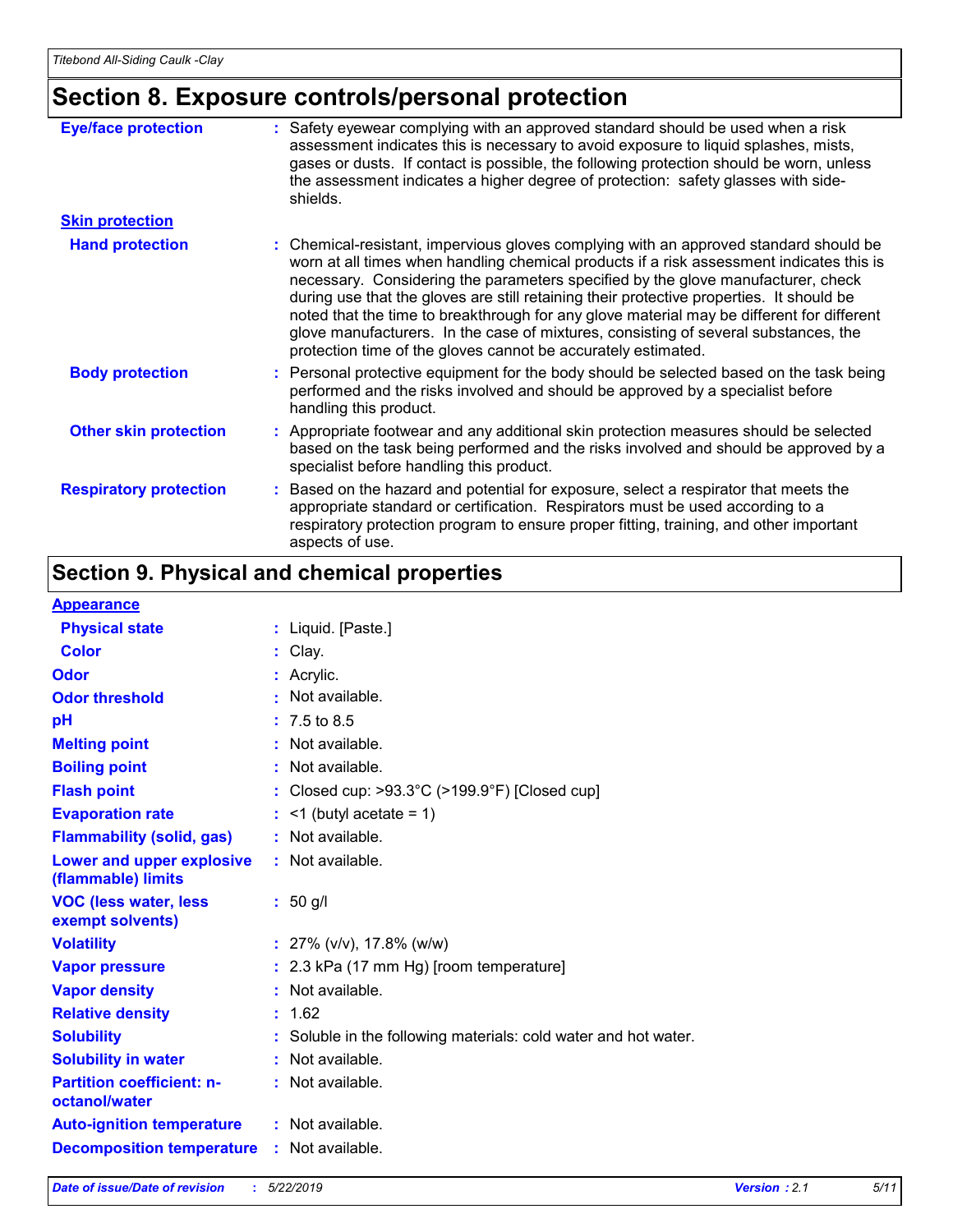### **Section 9. Physical and chemical properties**

**Viscosity :** Not available.

### **Section 10. Stability and reactivity**

| <b>Reactivity</b>                            | : No specific test data related to reactivity available for this product or its ingredients.              |
|----------------------------------------------|-----------------------------------------------------------------------------------------------------------|
| <b>Chemical stability</b>                    | : The product is stable.                                                                                  |
| <b>Possibility of hazardous</b><br>reactions | : Under normal conditions of storage and use, hazardous reactions will not occur.                         |
| <b>Conditions to avoid</b>                   | : No specific data.                                                                                       |
| <b>Incompatible materials</b>                | : No specific data.                                                                                       |
| <b>Hazardous decomposition</b><br>products   | : Under normal conditions of storage and use, hazardous decomposition products should<br>not be produced. |

## **Section 11. Toxicological information**

#### **Information on toxicological effects**

| <b>Acute toxicity</b>                      |                |                                                |                 |  |  |  |
|--------------------------------------------|----------------|------------------------------------------------|-----------------|--|--|--|
| <b>Result</b>                              | <b>Species</b> | <b>Dose</b>                                    | <b>Exposure</b> |  |  |  |
| <b>LC50 Inhalation Vapor</b><br>ILD50 Oral | Rat<br>Rat     | $10.92 \text{ mg/l}$<br>$ 4700 \text{ mg/kg} $ | I4 hours        |  |  |  |
|                                            |                |                                                |                 |  |  |  |

| <b>Product/ingredient name</b> | <b>Result</b>            | <b>Species</b> | <b>Score</b> | <b>Exposure</b>    | <b>Observation</b> |  |  |
|--------------------------------|--------------------------|----------------|--------------|--------------------|--------------------|--|--|
| <b>ethanediol</b>              | Eyes - Mild irritant     | Rabbit         |              | l 24 hours 500     |                    |  |  |
|                                | Eyes - Mild irritant     | Rabbit         |              | mq<br>l hours 100  | -                  |  |  |
|                                | Eyes - Moderate irritant | Rabbit         |              | mg<br>6 hours 1440 |                    |  |  |
|                                | Skin - Mild irritant     | Rabbit         |              | mg<br>555 mg       |                    |  |  |

#### **Conclusion/Summary**

**Skin Example 20 :** Prolonged or repeated contact can defat the skin and lead to irritation, cracking and/or dermatitis.

- **Eyes :** This product may irritate eyes upon contact.
- **Respiratory :** May cause respiratory irritation.

#### **Sensitization**

Not available.

**Conclusion/Summary**

**Skin :** May cause allergic reactions in certain individuals.

#### **Mutagenicity** Not available.

**Carcinogenicity**

Not available.

### **Reproductive toxicity**

Not available.

### **Teratogenicity**

Not available.

#### **Specific target organ toxicity (single exposure)**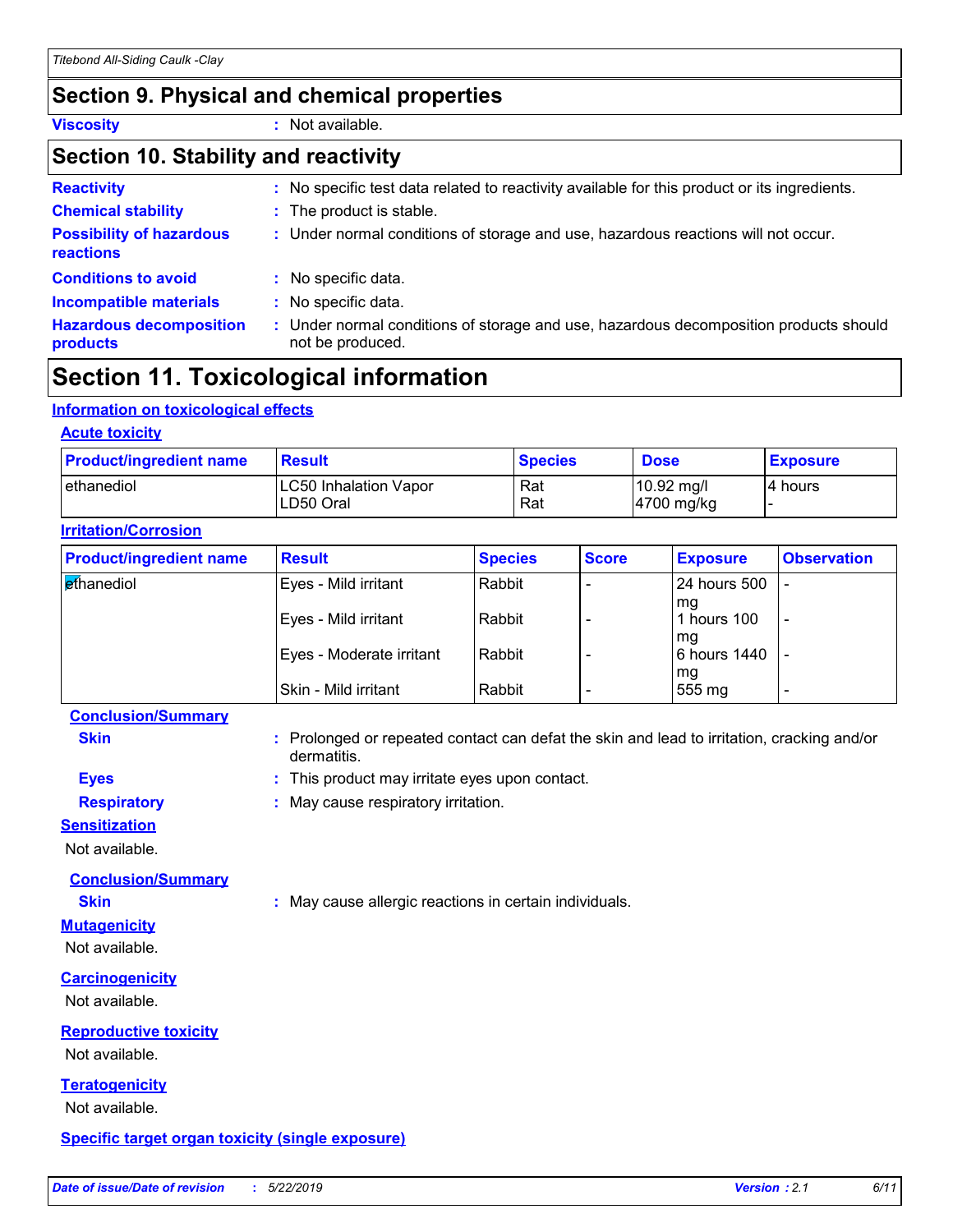# **Section 11. Toxicological information**

| <b>Name</b>                                                                              |  |                                                                                                                                                                            | <b>Category</b>          | <b>Route of</b><br>exposure | <b>Target organs</b>                                         |  |  |
|------------------------------------------------------------------------------------------|--|----------------------------------------------------------------------------------------------------------------------------------------------------------------------------|--------------------------|-----------------------------|--------------------------------------------------------------|--|--|
| ethanediol                                                                               |  |                                                                                                                                                                            | Category 1               | oral                        | blood, central<br>nervous system<br>(CNS), kidneys,<br>liver |  |  |
| <b>Specific target organ toxicity (repeated exposure)</b>                                |  |                                                                                                                                                                            |                          |                             |                                                              |  |  |
| <b>Name</b>                                                                              |  |                                                                                                                                                                            | <b>Category</b>          | <b>Route of</b><br>exposure | <b>Target organs</b>                                         |  |  |
| <b>Titebond All-Siding Caulk -Clay</b><br>ethanediol                                     |  |                                                                                                                                                                            | Category 2<br>Category 2 | $\blacksquare$<br>oral      | kidneys                                                      |  |  |
| <b>Aspiration hazard</b>                                                                 |  |                                                                                                                                                                            |                          |                             |                                                              |  |  |
| Not available.                                                                           |  |                                                                                                                                                                            |                          |                             |                                                              |  |  |
| <b>Information on the likely</b><br>routes of exposure                                   |  | : Not available.                                                                                                                                                           |                          |                             |                                                              |  |  |
| <b>Potential acute health effects</b>                                                    |  |                                                                                                                                                                            |                          |                             |                                                              |  |  |
| <b>Eye contact</b>                                                                       |  | : This product may irritate eyes upon contact.                                                                                                                             |                          |                             |                                                              |  |  |
| <b>Inhalation</b>                                                                        |  | No known significant effects or critical hazards.                                                                                                                          |                          |                             |                                                              |  |  |
| <b>Skin contact</b>                                                                      |  | Defatting to the skin. May cause skin dryness and irritation.                                                                                                              |                          |                             |                                                              |  |  |
| <b>Ingestion</b>                                                                         |  | : No known significant effects or critical hazards.                                                                                                                        |                          |                             |                                                              |  |  |
| <b>Symptoms related to the physical, chemical and toxicological characteristics</b>      |  |                                                                                                                                                                            |                          |                             |                                                              |  |  |
| <b>Eye contact</b>                                                                       |  | : No specific data.                                                                                                                                                        |                          |                             |                                                              |  |  |
| <b>Inhalation</b>                                                                        |  | No specific data.                                                                                                                                                          |                          |                             |                                                              |  |  |
| <b>Skin contact</b>                                                                      |  | Adverse symptoms may include the following:<br>irritation<br>dryness<br>cracking                                                                                           |                          |                             |                                                              |  |  |
| <b>Ingestion</b>                                                                         |  | : No specific data.                                                                                                                                                        |                          |                             |                                                              |  |  |
| Delayed and immediate effects and also chronic effects from short and long term exposure |  |                                                                                                                                                                            |                          |                             |                                                              |  |  |
| <b>Short term exposure</b>                                                               |  |                                                                                                                                                                            |                          |                             |                                                              |  |  |
| <b>Potential immediate</b><br>effects                                                    |  | : Not available.                                                                                                                                                           |                          |                             |                                                              |  |  |
| <b>Potential delayed effects</b>                                                         |  | : Not available.                                                                                                                                                           |                          |                             |                                                              |  |  |
| <b>Long term exposure</b>                                                                |  |                                                                                                                                                                            |                          |                             |                                                              |  |  |
| <b>Potential immediate</b><br>effects                                                    |  | : Not available.                                                                                                                                                           |                          |                             |                                                              |  |  |
| <b>Potential delayed effects</b>                                                         |  | : Not available.                                                                                                                                                           |                          |                             |                                                              |  |  |
| <b>Potential chronic health effects</b>                                                  |  |                                                                                                                                                                            |                          |                             |                                                              |  |  |
| Not available.                                                                           |  |                                                                                                                                                                            |                          |                             |                                                              |  |  |
| <b>General</b>                                                                           |  | May cause damage to organs through prolonged or repeated exposure. Prolonged or<br>repeated contact can defat the skin and lead to irritation, cracking and/or dermatitis. |                          |                             |                                                              |  |  |
| <b>Carcinogenicity</b>                                                                   |  | : No known significant effects or critical hazards.                                                                                                                        |                          |                             |                                                              |  |  |
| <b>Mutagenicity</b>                                                                      |  | No known significant effects or critical hazards.                                                                                                                          |                          |                             |                                                              |  |  |
| <b>Teratogenicity</b>                                                                    |  | No known significant effects or critical hazards.                                                                                                                          |                          |                             |                                                              |  |  |
| <b>Developmental effects</b>                                                             |  | : No known significant effects or critical hazards.                                                                                                                        |                          |                             |                                                              |  |  |
| <b>Fertility effects</b>                                                                 |  | : No known significant effects or critical hazards.                                                                                                                        |                          |                             |                                                              |  |  |
| <b>Numerical measures of toxicity</b>                                                    |  |                                                                                                                                                                            |                          |                             |                                                              |  |  |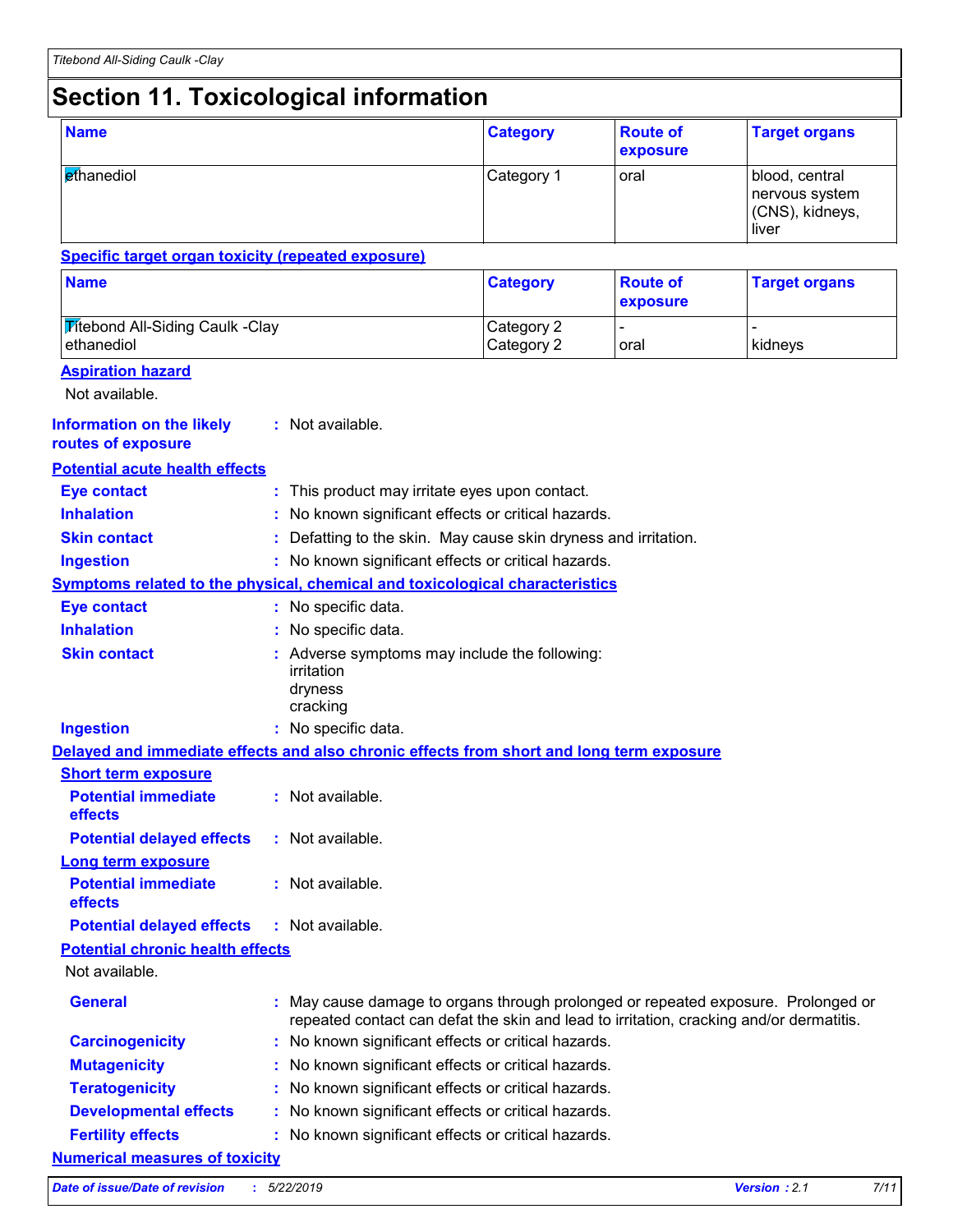# **Section 11. Toxicological information**

#### **Acute toxicity estimates**

Not available.

# **Section 12. Ecological information**

#### **Toxicity**

| <b>Product/ingredient name</b> | <b>Result</b>                                                  | <b>Species</b>                                                      | <b>Exposure</b>      |
|--------------------------------|----------------------------------------------------------------|---------------------------------------------------------------------|----------------------|
| ethanediol                     | Acute EC50 10940 mg/l                                          | Algae - Selenastrum<br>capriocornutum                               | 96 hours             |
|                                | Acute LC50 6900000 µg/l Fresh water                            | Crustaceans - Ceriodaphnia<br>dubia - Neonate                       | 48 hours             |
|                                | Acute LC50 41000 mg/l Fresh water                              | Daphnia - Daphnia magna -<br>Neonate                                | 48 hours             |
|                                | Acute LC50 8050000 µg/l Fresh water<br>Chronic NOEC 10000 mg/l | Fish - Pimephales promelas<br>Algae - Selenastrum<br>capriocornutum | 96 hours<br>96 hours |

#### **Persistence and degradability**

| <b>Product/ingredient name</b> | <b>Aquatic half-life</b> | <b>Photolysis</b> | Biodegradability |
|--------------------------------|--------------------------|-------------------|------------------|
| ethanediol                     |                          |                   | Readily          |

#### **Bioaccumulative potential**

| <b>Product/ingredient name</b> | $\mathsf{LogP}_\mathsf{ow}$ | BCF | <b>Potential</b> |
|--------------------------------|-----------------------------|-----|------------------|
| ethanediol                     | .36                         | 10  | low              |

#### **Mobility in soil**

| <b>Soil/water partition</b> |  |
|-----------------------------|--|
| <b>coefficient (Koc)</b>    |  |

**:** Not available.

**Other adverse effects** : No known significant effects or critical hazards.

# **Section 13. Disposal considerations**

| <b>Disposal methods</b> | : The generation of waste should be avoided or minimized wherever possible. Disposal<br>of this product, solutions and any by-products should at all times comply with the<br>requirements of environmental protection and waste disposal legislation and any<br>regional local authority requirements. Dispose of surplus and non-recyclable products<br>via a licensed waste disposal contractor. Waste should not be disposed of untreated to<br>the sewer unless fully compliant with the requirements of all authorities with jurisdiction.<br>Waste packaging should be recycled. Incineration or landfill should only be considered<br>when recycling is not feasible. This material and its container must be disposed of in a<br>safe way. Care should be taken when handling emptied containers that have not been<br>cleaned or rinsed out. Empty containers or liners may retain some product residues. |
|-------------------------|---------------------------------------------------------------------------------------------------------------------------------------------------------------------------------------------------------------------------------------------------------------------------------------------------------------------------------------------------------------------------------------------------------------------------------------------------------------------------------------------------------------------------------------------------------------------------------------------------------------------------------------------------------------------------------------------------------------------------------------------------------------------------------------------------------------------------------------------------------------------------------------------------------------------|
|                         | Avoid dispersal of spilled material and runoff and contact with soil, waterways, drains<br>and sewers.                                                                                                                                                                                                                                                                                                                                                                                                                                                                                                                                                                                                                                                                                                                                                                                                              |

# **Section 14. Transport information**

|                                                                            | <b>DOT</b><br><b>Classification</b> | <b>TDG</b><br><b>Classification</b> | <b>Mexico</b><br><b>Classification</b> | <b>ADR/RID</b> | <b>IMDG</b>    | <b>IATA</b>    |
|----------------------------------------------------------------------------|-------------------------------------|-------------------------------------|----------------------------------------|----------------|----------------|----------------|
| <b>UN number</b>                                                           | Not regulated.                      | Not regulated.                      | Not regulated.                         | Not regulated. | Not regulated. | Not regulated. |
| <b>UN proper</b><br>shipping name                                          |                                     |                                     |                                        |                |                |                |
|                                                                            |                                     |                                     |                                        |                |                |                |
| 8/11<br>Date of issue/Date of revision<br><b>Version: 2.1</b><br>5/22/2019 |                                     |                                     |                                        |                |                |                |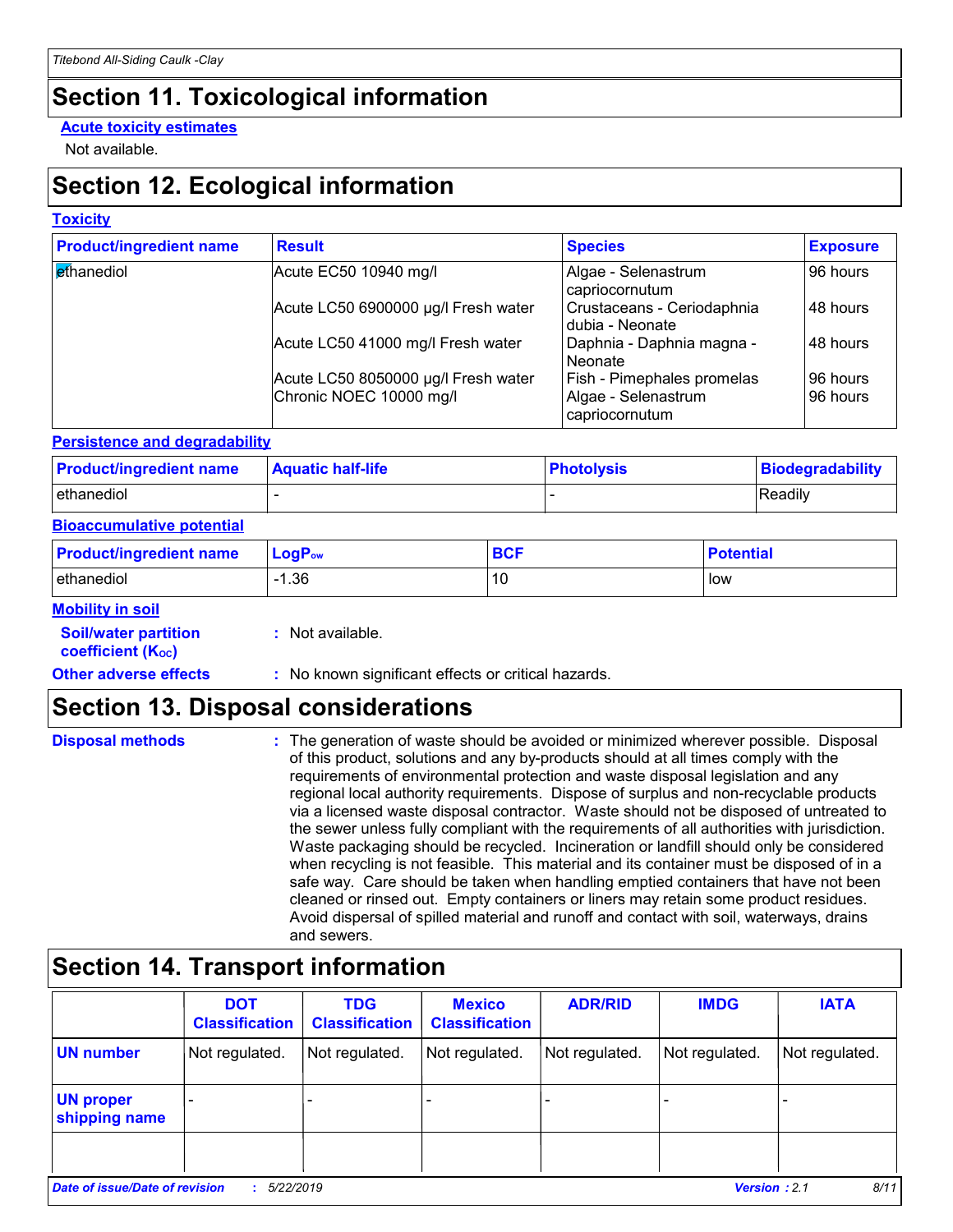# **Section 14. Transport information**

| Section 14. Transport information    |                          |     |     |     |     |     |  |
|--------------------------------------|--------------------------|-----|-----|-----|-----|-----|--|
| <b>Transport</b><br>hazard class(es) |                          |     |     |     |     |     |  |
| <b>Packing group</b>                 | $\overline{\phantom{a}}$ |     |     |     |     |     |  |
| <b>Environmental</b><br>hazards      | l No.                    | No. | No. | No. | No. | No. |  |

# **Section 15. Regulatory information**

#### **U.S. Federal regulations**

#### **SARA 302/304**

#### **Composition/information on ingredients**

No products were found.

#### **SARA 304 RQ :** Not applicable.

#### **SARA 311/312**

#### **Classification :** SPECIFIC TARGET ORGAN TOXICITY (REPEATED EXPOSURE) - Category 2 HNOC - Defatting irritant

#### **Composition/information on ingredients**

| <b>Name</b>                | $\frac{9}{6}$ | <b>Classification</b>                                                                                                                                                                                                                                             |
|----------------------------|---------------|-------------------------------------------------------------------------------------------------------------------------------------------------------------------------------------------------------------------------------------------------------------------|
| l <mark>et</mark> hanediol | ≤3            | ACUTE TOXICITY (oral) - Category 4<br><b>SKIN IRRITATION - Category 2</b><br><b>EYE IRRITATION - Category 2B</b><br>SPECIFIC TARGET ORGAN TOXICITY (SINGLE EXPOSURE) -<br>Category 1<br>SPECIFIC TARGET ORGAN TOXICITY (REPEATED<br><b>EXPOSURE) - Category 2</b> |

#### **SARA 313**

|                                           | <b>Product name</b> | <b>CAS number</b> | $\frac{9}{6}$ |
|-------------------------------------------|---------------------|-------------------|---------------|
| <b>Form R - Reporting</b><br>requirements | ethanediol          | $107 - 21 - 1$    | ו≥ו           |
| <b>Supplier notification</b>              | ethanediol          | $107 - 21 - 1$    | '≤3           |

SARA 313 notifications must not be detached from the SDS and any copying and redistribution of the SDS shall include copying and redistribution of the notice attached to copies of the SDS subsequently redistributed.

#### **State regulations**

| <b>Massachusetts</b> | : The following components are listed: ETHYLENE GLYCOL; 1,2-DIHYDROXYETHANE |
|----------------------|-----------------------------------------------------------------------------|
| <b>New York</b>      | : The following components are listed: Ethylene glycol                      |
| <b>New Jersey</b>    | : The following components are listed: ETHYLENE GLYCOL; 1,2-ETHANEDIOL      |
| Pennsylvania         | : The following components are listed: 1,2-ETHANEDIOL                       |

#### **California Prop. 65**

**A** WARNING: This product can expose you to Ethylene Glycol, which is known to the State of California to cause birth defects or other reproductive harm. For more information go to www.P65Warnings.ca.gov.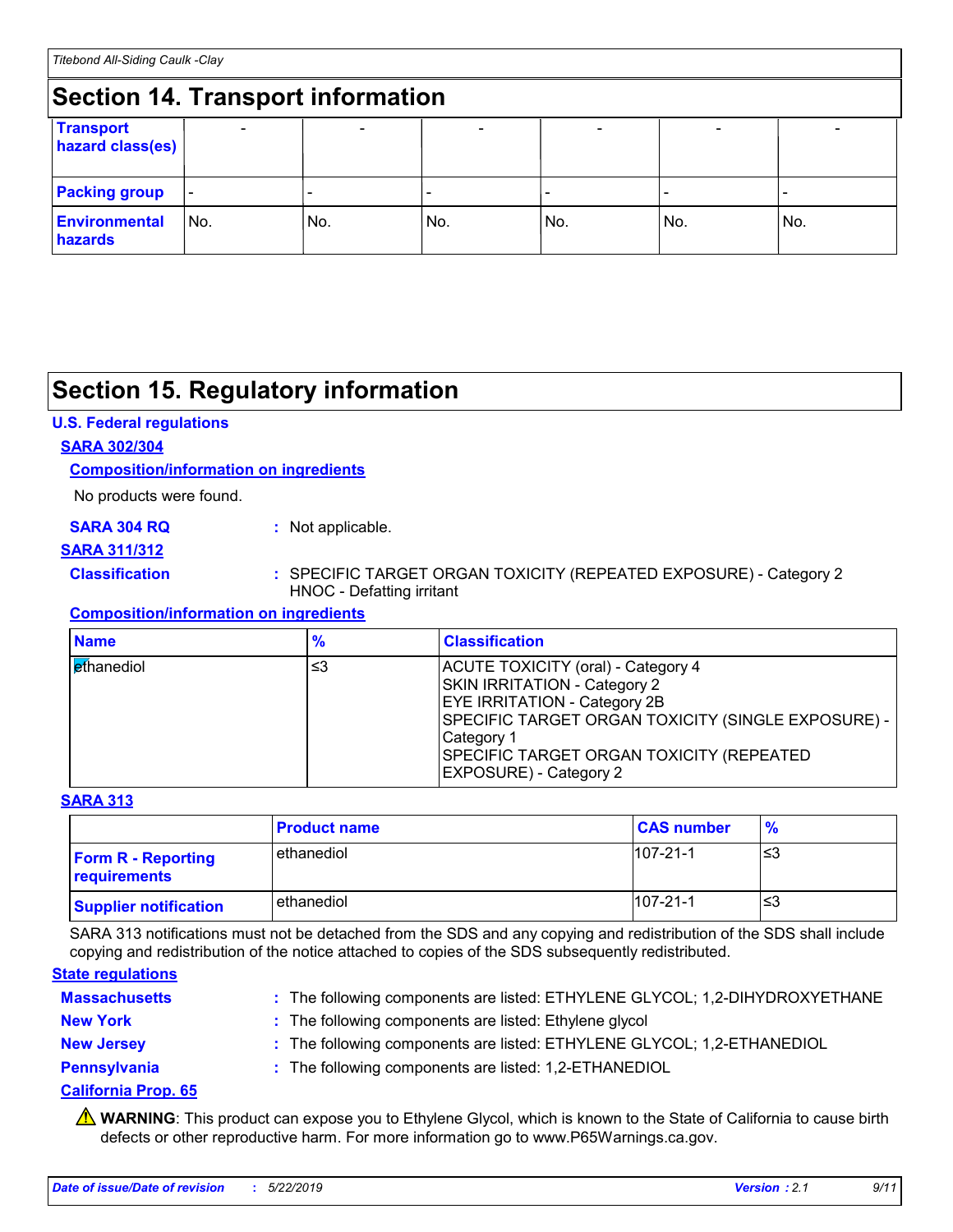# **Section 15. Regulatory information**

| <b>Ingredient name</b> | No significant risk Maximum<br>level | acceptable dosage<br>level |
|------------------------|--------------------------------------|----------------------------|
| Ethylene Glycol        |                                      | IYes.                      |

#### **International regulations**

**Chemical Weapon Convention List Schedules I, II & III Chemicals**

Not listed.

#### **Montreal Protocol**

Not listed.

#### **Stockholm Convention on Persistent Organic Pollutants**

Not listed.

#### **UNECE Aarhus Protocol on POPs and Heavy Metals**

Not listed.

#### **Inventory list**

- **China :** All components are listed or exempted.
- **United States TSCA 8(b) inventory**
- **:** All components are active or exempted.

# **Section 16. Other information**

#### **Hazardous Material Information System (U.S.A.)**



**Caution: HMIS® ratings are based on a 0-4 rating scale, with 0 representing minimal hazards or risks, and 4 representing significant hazards or risks. Although HMIS® ratings and the associated label are not required on SDSs or products leaving a facility under 29 CFR 1910.1200, the preparer may choose to provide them. HMIS® ratings are to be used with a fully implemented HMIS® program. HMIS® is a registered trademark and service mark of the American Coatings Association, Inc.**

**The customer is responsible for determining the PPE code for this material. For more information on HMIS® Personal Protective Equipment (PPE) codes, consult the HMIS® Implementation Manual.**

#### **National Fire Protection Association (U.S.A.)**



**Reprinted with permission from NFPA 704-2001, Identification of the Hazards of Materials for Emergency Response Copyright ©1997, National Fire Protection Association, Quincy, MA 02269. This reprinted material is not the complete and official position of the National Fire Protection Association, on the referenced subject which is represented only by the standard in its entirety.**

**Copyright ©2001, National Fire Protection Association, Quincy, MA 02269. This warning system is intended to be interpreted and applied only by properly trained individuals to identify fire, health and reactivity hazards of chemicals. The user is referred to certain limited number of chemicals with recommended classifications in NFPA 49 and NFPA 325, which would be used as a guideline only. Whether the chemicals are classified by NFPA or not, anyone using the 704 systems to classify chemicals does so at their own risk.**